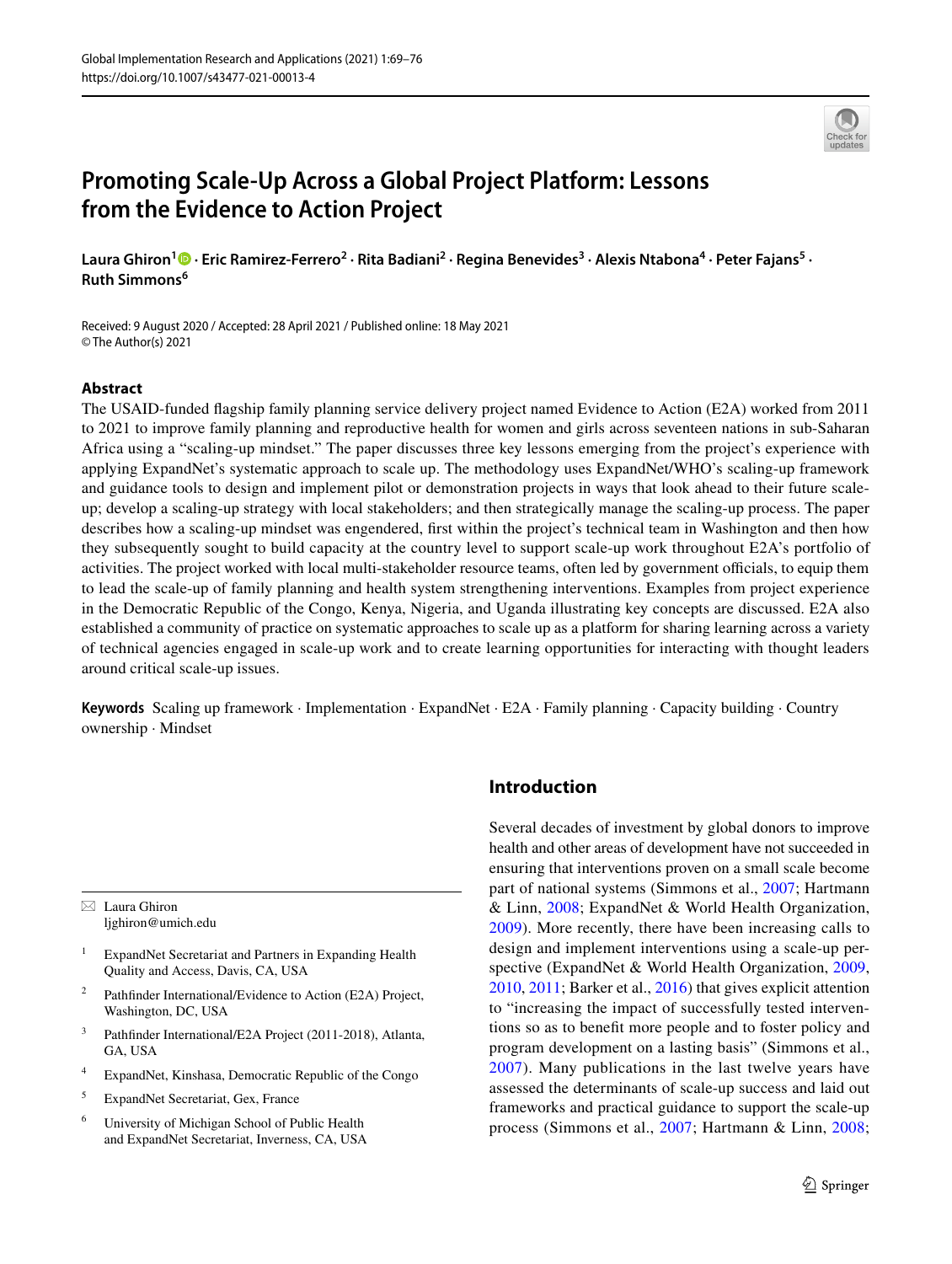ExpandNet & World Health Organization, [2009,](#page-6-0) [2010](#page-6-1), [2011](#page-7-2); Yamey, [2011;](#page-7-3) Chandy & Linn, [2011](#page-6-3); Chandy et al., [2013](#page-6-4); Cooley & Linn, [2014;](#page-6-5) Milat et al., [2015](#page-7-4); Barker et al., [2016](#page-6-2); Milat et al., [2016;](#page-7-5) Management Systems International, [2016](#page-7-6); Spicer et al., [2018](#page-7-7); Bulthuis et al., [2020](#page-6-6)). Other publications have focused on sharing in-country project experience of scale-up activities (Ghiron et al., [2014](#page-7-8); Igras et al., [2014](#page-7-9); Spicer et al., [2014](#page-7-10); Keyonzo et al., [2015;](#page-7-11) Aichatou et al., [2016](#page-6-7); Fajans & Simmons, [2016](#page-7-12); Omimo et al., [2018](#page-7-13); Mai et al., [2019](#page-7-14); Benevides et al., [2019;](#page-6-8) Oku, [2019](#page-7-15); Expand-Net, [2021](#page-7-16)). These have all contributed to shifting the global health and development paradigm away from more conventional project approaches (Keyonzo et al., [2015](#page-7-11)) to ones that use knowledge about what works for scale-up to shape the introduction of new interventions and their subsequent expansion and institutionalization. However, there has been little documentation of how large multi-country, donorfunded projects have sought to address the importance of scale-up in the design and implementation of their initiatives (Simmons et al., [2007;](#page-7-0) Chandy et al., [2013;](#page-6-4) Barker et al., [2016](#page-6-2); Fajans & Simmons, [2016\)](#page-7-12).

This paper highlights how USAID's global flagship family planning and reproductive health (FP/RH) project, "Evidence to Action" (E2A), (E[2](#page-6-9)A, [2020\)](#page-6-9) worked with ExpandNet over nine years to implement a scale-up focus in its activities. Prepared by members of ExpandNet and the E2A project's technical leadership team, the paper provides key learning from this process with the hope that other initiatives can benefit and in turn help countries more rapidly achieve their ambitious Sustainable Development Goals targets and commitments (United Nations, [2015](#page-7-17)). The authors played different roles in the project. The E2A team leaders were full-time employees responsible for all of the project's activities at the global and country levels, whereas Expand-Net members functioned as part-time consultants providing support to the project at the global level and in select countries on the topic of scale-up, but not for other aspects of the technical work. All authors were participant observers in the change processes described in the paper. A narrative presentation was chosen to convey the rich story of how capacity building on the determinants of successful scale-up was achieved among collaborators at the project headquarters and country levels.

# **ExpandNet's Systematic Approach to Scaling Up**

Founded in 2003, with leadership from the University of Michigan School of Public Health and the World Health Organization (WHO) Department of Reproductive Health and Research, ExpandNet is a global network of public health and development professionals who seek to advance the science and practice of scale-up. Based on ExpandNet members' practical experience and extensive reviews of literature from a range of fields and disciplines, ExpandNet and WHO jointly published a book presenting a scalingup framework and seven country case studies of experience (Simmons et al., [2007\)](#page-7-0). Subsequently, in an effort to support scale-up practitioners, ExpandNet and WHO published three practical guidance tools, all of which are available on both the ExpandNet and WHO websites (ExpandNet & WHO, [2009,](#page-6-0) [2010](#page-6-1), [2011;](#page-7-2) ExpandNet, [2021](#page-7-16)). The ExpandNet/WHO framework and tools provide a "roadmap" to help public health and development practitioners use critical lessons about scale-up to support a process whereby interventions tested on a small scale are expanded and institutionalized to reach more people on a sustainable basis.

Applying the ExpandNet/WHO scaling-up framework and guidance tools is part of ExpandNet's systematic approach to scale up, which is divided into three phases, as depicted in Fig. [1](#page-1-0) (Omimo et al., [2018](#page-7-13); ExpandNet,



<span id="page-1-0"></span>**Fig. 1** ExpandNet's systematic approach to scale up, adapted from Omimo et al. [\(2018](#page-7-13))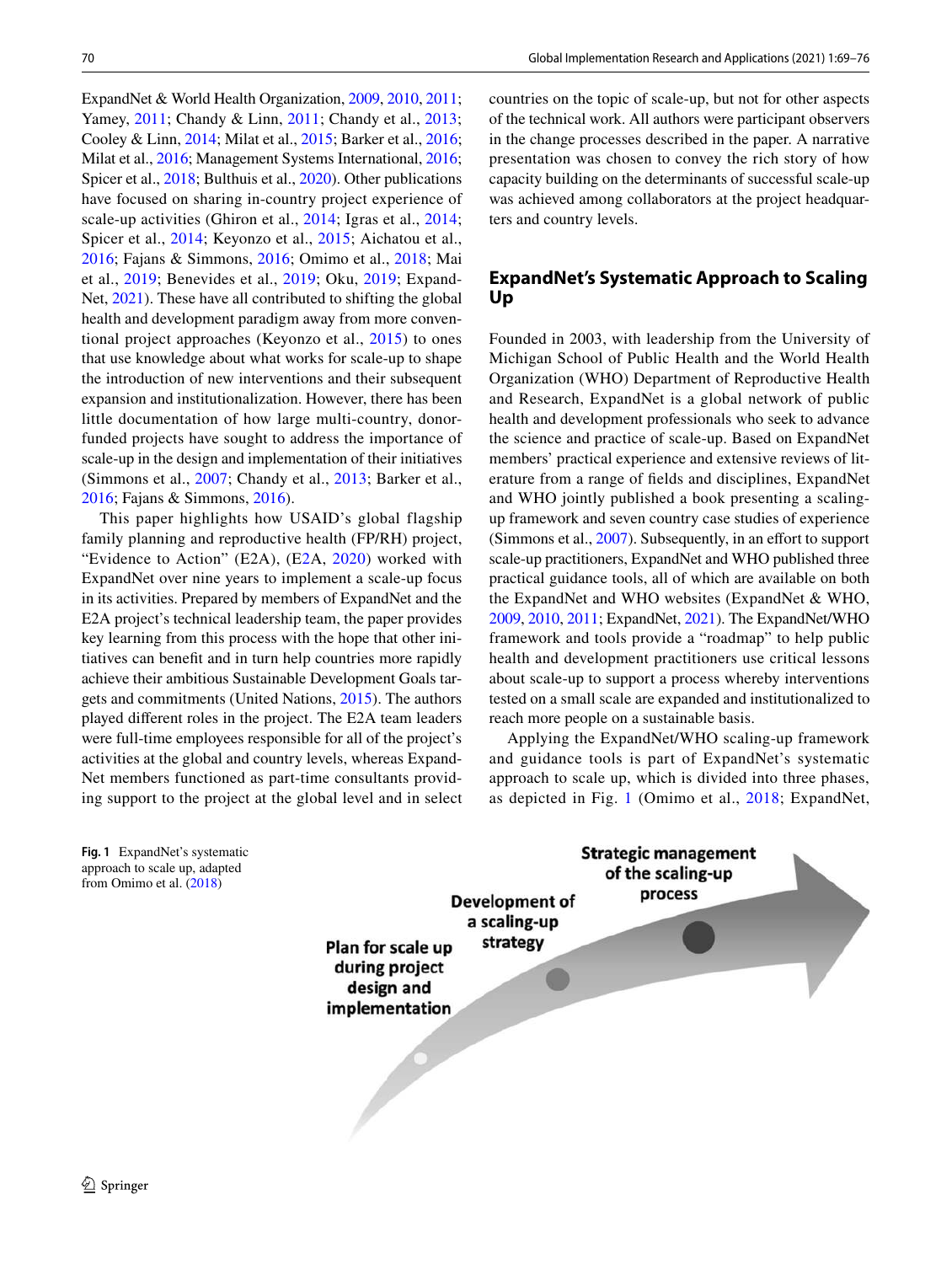[2021](#page-7-16)). Phase 1, focused on testing interventions, uses learning about scale-up success to shape a project's design and implementation; Phase 2 supports systematically developing a scale-up strategy, once results of local testing indicate this is appropriate; and Phase 3 is about strategically managing the scaling-up process. Since 2007, ExpandNet and many organizations and individuals have been using the Expand-Net/WHO framework and approach to provide technical support on scale-up to a broad range of activities in low- and middle-income countries along the three phases illustrated in Fig. [1](#page-1-0) (Ghiron et al., [2014](#page-7-8); Igras et al., [2014;](#page-7-9) Keyonzo et al., [2015](#page-7-11); Fajans & Simmons, [2016](#page-7-12); Aichatou et al., [2016](#page-6-7); Omimo et al., [2018](#page-7-13); Benevides et al., [2019](#page-6-8); Mai et al., [2019](#page-7-14); Oku, [2019;](#page-7-15) ExpandNet, [2021](#page-7-16)).

## **The Evidence to Action Project**

The 2011 USAID solicitation for the Evidence to Action project mandated a scale-up focus for the new family planning (FP) service delivery project. Pathfinder International's winning proposal was developed collaboratively with ExpandNet and the three other core partners—IntraHealth, Management Sciences International, and PATH. It emphasized that the project would support governments and local development partners to introduce promising and proven FP best practices, including those globally agreed to be FP High-Impact Practices, with scale-up in mind and to facilitate their expansion and institutionalization. The strong emphasis on government ownership was based on the understanding that unless the intended adopters of interventions (e.g. ministries of health) consider donor-funded interventions a priority and feasible for implementation within their institutions, they are unlikely to be sustainably scaled (Simmons et al., [2007;](#page-7-0) ExpandNet & WHO, [2010,](#page-6-1) [2011](#page-7-2); Yamey, [2011;](#page-7-3) Milat et al., [2015;](#page-7-4) Milat et al., [2016;](#page-7-5) Spicer et al., [2018](#page-7-7); Wickremasinghe et al., [2018;](#page-7-18) Bulthuis et al., [2020](#page-6-6)).

Since E2A began, its mandate has been to help introduce or scale up best practices in family planning and reproductive health (RH) service delivery for women and girls. In addition to providing global thought leadership, the project has worked across seventeen countries in Francophone and Anglophone sub-Saharan Africa. The range of project activities included improving quality of care in the provision of FP/RH services for adolescents, youth and first-time parents, expanding contraceptive method choice and integrating family planning with other health and development interventions.

While E2A's country and regional activities differed, nearly all maintained an explicit, ongoing focus on using global lessons about scale-up to shape interventions for implementation within the intended institutions. This focus is here referred to as using a "scaling-up mindset"

that recognizes the importance of (a) applying a systems perspective that focuses on the broader national program when designing and implementing interventions, (b) ensuring government and other local stakeholders' ownership of the initiative, (c) making certain that activities/investments contribute meaningfully to the national program, and (d) limiting external inputs to what can be maintained or mobilized when implementing on a larger scale.

Such a systems-strengthening approach stands in contrast to the classic "project approach," defined by Keyonzo et al. ([2015,](#page-7-11) p. 104) as "interventions that are focused on shortterm results and not necessarily on what is needed to ensure sustainable scale-up, even though large-scale impact is often stated as the ultimate goal. In this approach levels of financial, technical and human resources that are unlikely to be available for subsequent implementation in routine programs and parallel structures to existing government or private sector programs tend to be created."

With support from ExpandNet members, E2A's application of the ExpandNet framework and tools enabled the project to apply a scaling-up mindset and have a common language and unifying approach to the supported country initiatives. Achieving the shift to a scaling-up mindset took time and continuous attention. Three overarching lessons from this experience are discussed below.

# **Lessons from Applying a Systematic Scale‑Up Approach**

## **Lesson 1: A Systematic Approach to Scale‑Up Requires Shifting Mindsets Followed by Capacity Building**

If development interventions are to be successfully expanded and institutionalized in country settings, it is critical that technical staff supporting such processes have sufficient expertise to ensure their activities are carried out using a scaling-up mindset (ExpandNet & WHO, [2010](#page-6-1); Milat et al., [2016;](#page-7-5) Keyonzo et al., [2015](#page-7-11)). E2A's proposal development team had embraced the ExpandNet systematic approach and discussed in the proposal how it would be applied across countries. However, implementers, technical partners, governments, other NGOs, and donors with whom E2A would eventually work in countries were not necessarily accustomed to the processes being championed by E2A, which sometimes represented a significant departure from customary local work patterns and models of technical assistance.

Even the newly constituted headquarters' nine-person implementation team in Washington DC (hereafter referred to as E2A's technical team) was initially unfamiliar with developments in the scale-up field. Thus, a key first step was for them to gain exposure to ExpandNet's systematic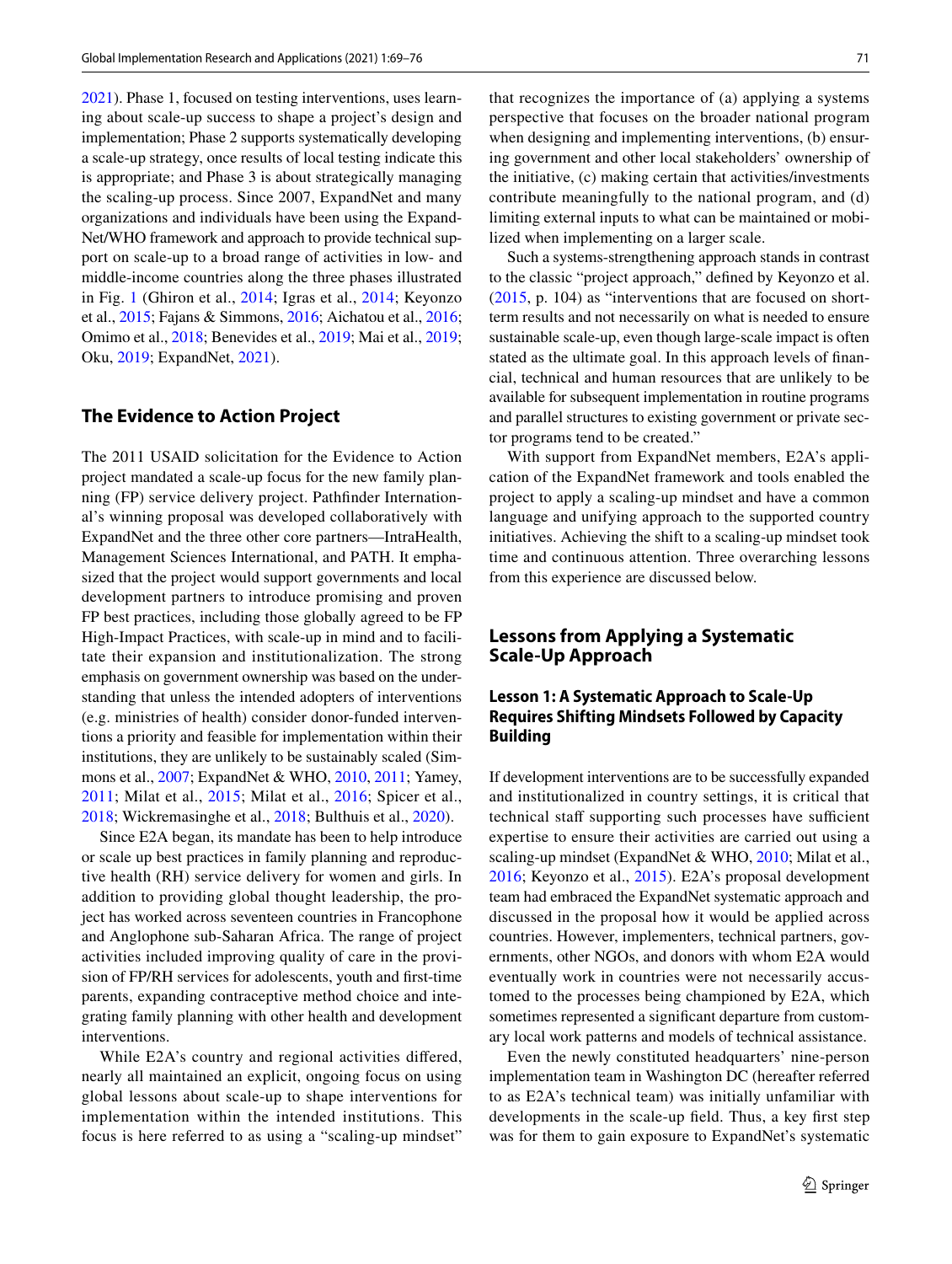approach and related tools and to begin to shift away from conventional project approaches. In support, ExpandNet provided a series of half-day seminars over a few-months period—with roughly 15 hours total contact time—to expose the technical team to scaling-up principles presented in the tools and key lessons from ExpandNet's prior use of them with country projects.

Despite being helpful, the early seminars were not sufficient to fully equip the technical team to support application of the ExpandNet/WHO approach at the country level. Therefore, ExpandNet members continued over the next few years to collaborate with technical team members to bolster their capacity through mentoring and jointly facilitating country-level planning exercises, delivering scale-up workshops, and supporting scale-up analysis and documentation efforts. This hands-on support to the individual team members who were supporting specific E2A country initiatives helped them to internalize the scale-up framework and key principles, to critically analyze strategic issues and better support countries to move forward with their scale-up efforts. As in any team, a few members of the technical team were more responsive to the ideas being shared and able to rapidly assimilate them into their work with countries. ExpandNet members ultimately worked more intensively with these project champions of the scale-up approach and over time these individuals required decreasing levels of collaboration from ExpandNet to achieve results.

As highlighted under lesson two below, with this new mindset and growing scale-up capacity, the E2A team began to see significant impact in shifting country-level activities from conventional project approaches to a focus on scaling up. In several instances, country leaders expressed that this new way of working constituted a productive and valuable departure from more traditional project approaches. Nonetheless, sometimes the change in mindset among country colleagues was hard to achieve, and in some places, it did not succeed. This was most often the case where E2A's role was limited or peripheral, for example, when an existing project was already approved and underway by the time E2A was invited to collaborate.

ExpandNet's experience over the years has shown that commitment to engage in systematic scale-up planning works best when country ownership is prioritized from the earliest stages of the project planning process. Likewise, scaling-up capacity is best built when technical assistance is provided in the context of real-time applied scale-up work. In E2A project countries where long-time Expand-Net members were based and could be mobilized to give local/regional support to E2A scale-up activities, as in the Democratic Republic of the Congo (Mai et al., [2019](#page-7-14)) and Senegal, the work benefited greatly.

## **Lesson 2: A Country Resource Team With Scale‑Up Capacity can Accomplish Much, but Challenges Remain**

As E2A's technical team in Washington DC began supporting work in countries, a priority was to identify and build capacity of a local "resource team" of stakeholders who would own, lead, and support scale-up processes (Simmons et al., [2007;](#page-7-0) ExpandNet & WHO, [2009,](#page-6-0) [2010\)](#page-6-1). ExpandNet/ WHO defines a resource team as "the individuals and organizations that seek to promote and facilitate wider use of the innovation. A resource team may be formally charged with promoting the innovation or may act informally in this role." (ExpandNet & WHO, [2010,](#page-6-1) p. 6). Key attributes of resource teams that contribute to scale-up success are highlighted in Table [1](#page-3-0).

Applications of the ExpandNet approach in several countries has shown that when scale-up was intended to take place within government systems, as was often the case in E2A activities, it was critical that government played a leading role in the resource team (Simmons et al., [2007](#page-7-0); Keyonzo et al., [2015](#page-7-11); Mai et al., [2019;](#page-7-14) Benevides et al., [2019](#page-6-8); Oku et al., [2019\)](#page-7-15). Such leadership builds government ownership of scale-up activities, even when efforts are being supported by technical assistance agencies. It also prevents the initiative from being perceived as an NGO- or donor-led effort, which can negatively impact local ownership, institutionalization of interventions, and resource mobilization. The resource team should ideally

<span id="page-3-0"></span>

| Table 1 Key attributes of a<br>successful scale-up resource<br>team (Simmons et al., 2007;<br>ExpandNet & World Health<br>Organization, 2009, 2010) | Effective leadership with authority and credibility                                                                       |
|-----------------------------------------------------------------------------------------------------------------------------------------------------|---------------------------------------------------------------------------------------------------------------------------|
|                                                                                                                                                     | A unifying vision and scaling-up mindset                                                                                  |
|                                                                                                                                                     | Ability to generate financial and technical resources to support the resource team and scale-up process<br>more generally |
|                                                                                                                                                     | Compatibility with and understanding of the implementing organization                                                     |
|                                                                                                                                                     | Understanding of the political, social, and cultural environments within which scale-up takes place                       |
|                                                                                                                                                     | Technical, advocacy, management, and research/monitoring skills                                                           |
|                                                                                                                                                     | Training capacity                                                                                                         |
|                                                                                                                                                     |                                                                                                                           |

Skills and experience with scaling-up and the use of data for decision making Stability and a long-time horizon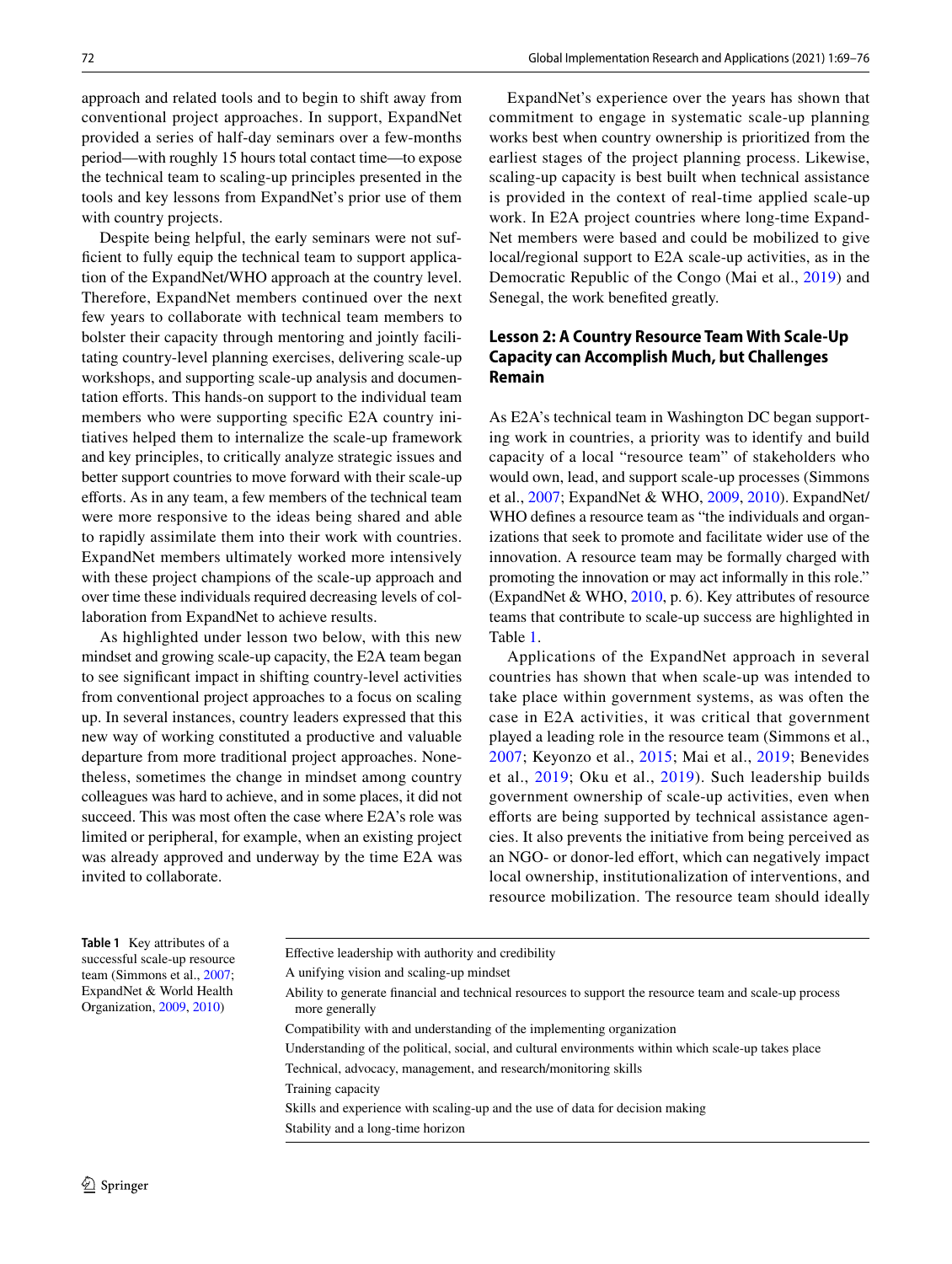include members with the skills necessary to fully support the implementing institution with the scale-up process, such as in advocacy, resource mobilization, management interventions, and others related to the attributes of success laid out in Table [1](#page-3-0). Resource teams benefit when members hold senior, decision-making roles within institutions relevant to the scale-up process and have the time needed to devote to the demands of being a member.

In some countries where E2A was supporting scaleup, an existing group of key stakeholders (for example, a reproductive health technical working group) was mobilized to act as the resource team, while others were newly formed. These teams had the opportunity to learn about and apply the systematic approach to scale up supported by E2A, whether they were piloting implementation in ways that looked ahead to future expansion and institutionalization, developing a scale-up strategy, or managing a scale-up process.

In Cross River State, Nigeria, E2A mentored Pathfinder International country staff to help the state establish a new resource team composed of government, NGO, and civil society stakeholders to guide scale-up of a family planning service delivery-strengthening package (Oku, [2019](#page-7-15)). An early step was to build the resource team's capacity by teaching them about the scale-up framework and approach. This led directly to developing a scaling-up strategy for interventions that were successfully tested in operations research on task sharing by community health extension workers in family planning service delivery. Once the strategy was developed, the resource team worked over the next two years to guide state-level efforts to expand and institutionalize the task-shifting approach (Oku, [2019\)](#page-7-15). Recognizing the value of a resource team to guide such a process, the then-incoming State Executive Secretary for Health requested the team to broaden their focus beyond family planning to support the scale-up of other health interventions in the state. Unfortunately, he was transferred to another ministry before the resource team's scope could be broadened. This illustrates a challenge that can arise when key resource team members, especially those from government, may leave their positions during scale-up.

In Uganda and Kenya, E2A supported multisectoral resource teams to scale up interventions tested in the initial pilot of the Health of People and Environment in the Lake Victoria Basin (HoPE-LVB) Project (Ghiron et al., [2014](#page-7-8); Omimo et al., [2018\)](#page-7-13). The HoPE-LVB Project had integrated sustainable development interventions from across multiple sectors including FP, other primary health-care services, and environmental conservation—a combination of synergistic interventions often referred to as the population, health, and environment approach (PHE). Because the piloted integration model was designed and implemented with scale-up in mind, with technical support from ExpandNet and E2A, it provided important global and local learning about how to successfully apply a scale-up mindset.

Influenced by the success of the cross-sectoral collaborations tested by HoPE-LVB in Uganda and Kenya, USAID gave funding to the East African Community's parastatal Lake Victoria Basin Commission to support their five member-nations to create or strengthen cross-sectoral national PHE networks and technical working groups. These in turn have served as resource teams to support scale-up of models of integrated development across the countries. This outcome was a result of HoPE-LVB's early and consistent engagement with both USAID and the Commission as part of the project's efforts to work with a scaling-up mindset.

While experiencing many successes, local resource teams also had difficulties. They rarely have all the attributes of success reflected in Table [1,](#page-3-0) and the E2A-supported resource teams were no exception. For example, in Cross River, Nigeria, the team lacked sufficient decision-making authority or available resources to act on some recommendations in the scaling-up strategy, such as institutionalizing health worker training capacity in every local government area (LGA) of the state (Oku, [2019](#page-7-15)). This meant that while scale-up was initiated during E2A's collaboration, the necessary training process was not completed, and considerable further resources were needed to train all health providers in each LGA. Fortunately, the state has since been able to mobilize World Bank resources to continue the training process. For HoPE-LVB, critical funding to sustain the project team could not be secured to ensure their continuity in providing the important technical support they had been giving to the national, cross-sectoral resource teams who were driving the scale-up process. Still, a sufficient level of capacity and political will had been built that scale-up continued even in their absence.

Other hurdles to successful scale-up can exist in the larger context, for example significant financial constraints, which can be nearly impossible to overcome. The Democratic Republic of the Congo (DRC) saw numerous scale-up successes associated with the work of a newly established, government-led, multi-stakeholder resource team who guided the process of instituting community-based access to family planning services in three project provinces (Mai et al., [2019\)](#page-7-14). However, without sufficient governmental and donor support for expansion to other provinces, persistent financing constraints of the DRC health system may prove insurmountable in institutionalizing and expanding beyond the three initial provinces.

Working in weak and sometimes fragile public-sector systems can require making tradeoffs to sidestep poorly functioning systems and to instead employ parallel approaches. This is often at the cost of successful institutionalization, which diminishes chances for sustainability and ownership (Simmons et al., [2007;](#page-7-0) ExpandNet & WHO, [2009](#page-6-0), [2010,](#page-6-1)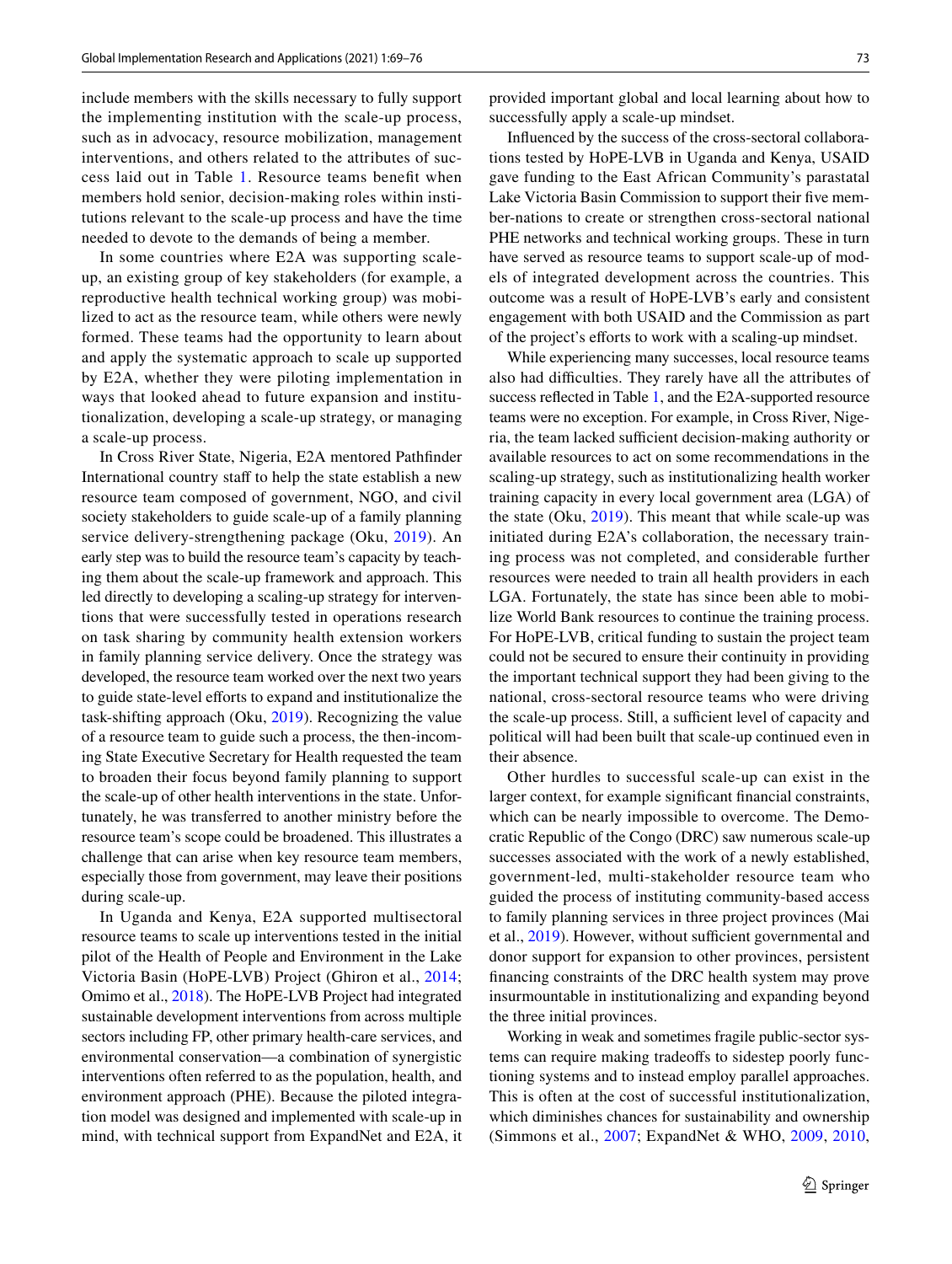[2011;](#page-7-2) Chandy & Linn, [2011](#page-6-3); Chandy et al., [2013\)](#page-6-4). For example, it can be tempting to arrange for a regular supply of contraceptive commodities outside of the routine publicsector system when a project needs to ensure their availability at service delivery points. However, without a focus on strengthening the routine system, contraceptive stockouts will continue to hinder any scale-up effort and increased access to contraceptives will not be sustained in the future.

E2A and its local partners were repeatedly faced with making strategic decisions about such tradeoffs. Choosing how to proceed using a scaling-up mindset helped local teams to choose alternatives that would lead to greater sustainability whenever possible. Such balancing can be challenging, for example, when donors are looking for maximum short-term impact and results. In cases where a change is needed in the routine system to ensure increased access and better-quality service delivery, a strong argument can often be made for initially testing a new approach using special external resources or delivery channels. If the new approach is then shown to be valuable, advocacy at higher levels will be required to ensure that the routine system is strengthened sufficiently to allow for the new interventions to be implemented.

#### **Lesson 3: Sharing Scale‑Up Learning Magnifies Results**

As is discussed in the ExpandNet/WHO guidance tools, a key determinant of scale-up success is the preparation and publication of careful documentation of experience. The important role of such work in driving further scale-up was clearly demonstrated by E2A. For example, documentation and dissemination of E2A experience in the DRC with expanding access to community-based FP through outreach from health facilities influenced national strategic plans and operational guidelines (Mai et al., [2019\)](#page-7-14). Similarly, in Niger, the documentation from efforts to establish adolescent and youth-friendly FP/RH services in university and communitybased settings also led to national-level institutionalization of the tested approach (Benevides et al., [2019](#page-6-8)).

While E2A, with ExpandNet as a partner, was learning how best to support scale-up processes in countries, other technical agencies were also engaged in supporting similar initiatives. Given its global technical leadership role and scale-up mandate, E2A worked to disseminate its learning in a wide range of international venues and publications. A strategic decision was made in 2013 to establish and lead a global Community of Practice (CoP) on Systematic Approaches to Scale-up in FP/RH, headquartered in Washington DC (E2A, [2020](#page-6-9)), whose work still continues today. The CoP provided an early and ongoing platform for sharing experience among representatives of a wide range of technical and donor institutions who were engaged in, had expertise or an interest in the subject of scale-up. Assembling this type of group enabled E2A to learn from others engaged in scale-up work across health and development interventions. Over the years, the quarterly meetings also facilitated exploration of related technical issues such as sustainability and adaptation as well as more general exchange with allied fields such as implementation science.

The CoP's learning exchange enriched the global dialog around scale-up and amplified attention to the need for a strong focus on scaling among technical agencies and donors. Participants in the quarterly meetings and technical convenings benefited greatly from discussions about fundamental scale-up considerations and from exposure to the field experience shared by visitors. For example, participation by the leader of the Nigerian NGO MidSpace in a quarterly CoP meeting provided an opportunity to learn about their perspective on the importance of country and government leadership in scaling up and innovative ways of supporting such processes. Moreover, other presentations by E2A collaborators from Kenya, Niger, Nigeria and Uganda illustrated how capacity was developed locally and how mindsets shifted to a scale-up perspective in-country.

In 2015, colleagues from Management Systems International and the Brookings Institution decided to start a scaling-up CoP focused on global health and other development issues including education, agriculture, rural development, social enterprises and more (Community of Practice on Scaling up Development Outcomes, [2021\)](#page-6-10). Collaboration with this CoP has provided the E2A-led CoP opportunities to interact with a multisectoral group of stakeholders about the frontiers of understanding scale-up.

### **Conclusions**

Applying a scale-up mindset is essential to achieving sustainable expansion and institutionalization of successfully tested interventions. A key learning from the E2A experience is that shifting from a narrow project approach to one focused on system strengthening does not happen rapidly. The project benefited from having an explicit mandate to focus on scale-up, but it took varying amounts of time and support for the technical team members and country collaborators to internalize and apply the new mindset. This in turn influenced the extent to which E2A-supported country-level activities were pursued with a systematic scale-up focus.

This learning has important implications for what can be achieved during a project's time horizon. Given that it is often required to orient project team members to a scaling-up mindset and then to build scale-up capacity among the staff and the country teams with whom they collaborate, implementing scale-up takes time. For example, even a five- or seven-year project may result only in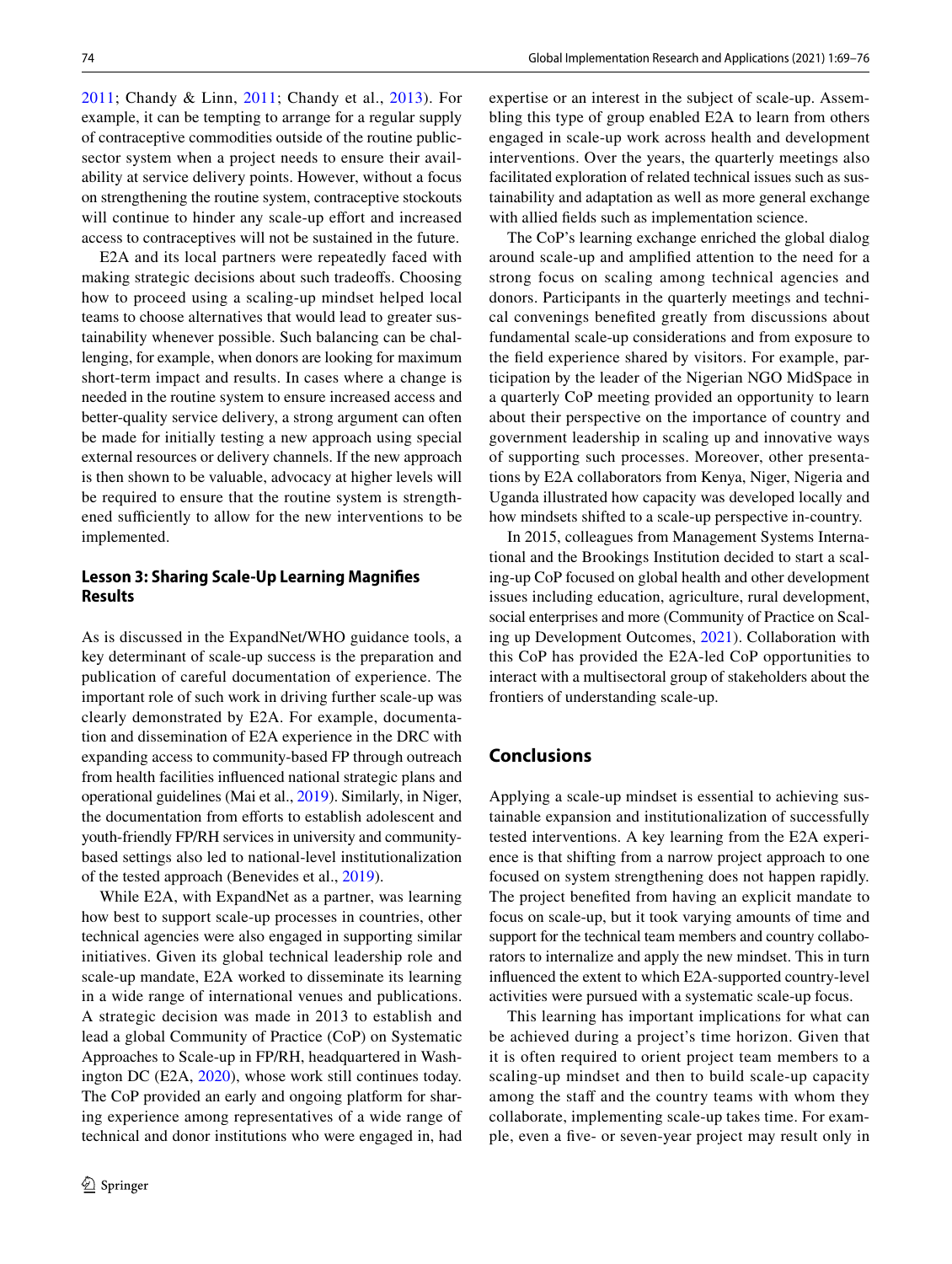initial scale-up progress, and therefore, steps to ensure a full transition to government or other stakeholders are needed prior to a project's end. A key component of transition planning must be ensuring government ownership and the existence of a well-positioned and adequately funded and skilled resource team who can continue to guide the scale-up process.

Moreover, a scaling mindset must be adopted not only by project leaders but by donors as well. Some donors have already been making this shift, but reorientation among others is still required. Given that scale-up is a complex task that takes time, perseverance and new ways of working, the more that donors adopt this emphasis, the more likely it will be that lasting benefits can be achieved.

E2A, and through it, USAID made a significant contribution to building in-country capacity for applying systematic approaches to scale up among stakeholders with whom the project worked. In addition, E2A influenced others at the global level to focus greater attention on scaleup and to move towards the necessary mindset shift. The project has illustrated how donor-funded projects can and should focus systematically on scale-up from the outset, how they can appropriately ensure the development of scale-up strategies, and how to support strategic management of scale-up processes. As the E2A project draws to a close, it will leave the legacy of having advanced the scaling-up discourse and built the capacity of scaling-up resource professionals around the world. However, the project's many partners and allies must continue to advance this work in the future so as to reach more people with the health and development interventions they need.

**Acknowledgements** The authors gratefully acknowledge the dedication of members of the Evidence to Action technical team, Pathfinder International, and in-country partners in Burkina Faso, Cote d'Ivoire, the Democratic Republic of the Congo, Kenya, Niger, Nigeria, Senegal, Uganda, and other countries whose determination to apply the ExpandNet/WHO systematic approach to scale up highlighted here led to productive outcomes. Special thanks also go to Shae Langley and Zevik Citron for editorial support. This article and the work highlighted therein were supported through a cooperative agreement from the United States Agency for International Development under Award No. AID-OAA-A-11- 00024 (Evidence to Action). The opinions expressed here are those of the authors and do not necessarily reflect the views of Pathfinder International or the U.S. Agency for International Development.

**Author Contributions** LG and RS conceptualized and drafted the initial and subsequent drafts, with support from PF. RBa and ERF provided periodic technical input and support. RBe and AN were instrumental in supporting implementation at the country levels for the work discussed in the paper. All authors endorsed and approved the manuscript.

#### **Declarations**

**Conflict of interest** There are no conflict of interest to declare.

**Open Access** This article is licensed under a Creative Commons Attribution 4.0 International License, which permits use, sharing, adaptation, distribution and reproduction in any medium or format, as long as you give appropriate credit to the original author(s) and the source, provide a link to the Creative Commons licence, and indicate if changes were made. The images or other third party material in this article are included in the article's Creative Commons licence, unless indicated otherwise in a credit line to the material. If material is not included in the article's Creative Commons licence and your intended use is not permitted by statutory regulation or exceeds the permitted use, you will need to obtain permission directly from the copyright holder. To view a copy of this licence, visit http://creativecommons.org/licenses/by/4.0/.

# **References**

- <span id="page-6-7"></span>Aichatou, B., Seck, C., Anne, T. S. B., Deguenovo, G. C., Ntabona, A., & Simmons, R. (2016). Strengthening government leadership in family planning programming in Senegal: From proof of concept to proof of implementation in 2 Districts. *Global Health: Science and Practice, 4*(4), 568–581. [https:// doi. org/ 10. 9745/](https://doi.org/10.9745/GHSP-D-16-00250) GHSP-D-16-00250
- <span id="page-6-2"></span>Barker, P. M., Reid, A., & Schall, M. W. (2016). A framework for scaling up health interventions: Lessons from large-scale improvement initiatives in Africa. *Implementation Science*. [https:// doi. org/](https://doi.org/10.1186/s13012-016-0374-x) 10.1186/s13012-016-0374-x
- <span id="page-6-8"></span>Benevides, R., Chau, K., Ousseini, A., Innocent, I., & Simmons, R. (2019). Engaging students to improve sexual and reproductive health: A report of the University Leadership for Change initiative in Niger. *African Journal of Reproductive Health*, 23(1):55–64. https://pubmed.ncbi.nlm.nih.gov/31034172/
- <span id="page-6-6"></span>Bulthuis, S. E., Kok, M. C., Raven, J., & Dieleman, M. A. (2020). Factors influencing the scale-up of public health interventions in low- and middle-income countries: A qualitative systematic literature review. *Health Policy and Planning, 35*, 219–234. [https://](https://doi.org/10.1093/heapol/czz140) doi.org/10.1093/heapol/czz140
- <span id="page-6-4"></span>Chandy, L., Hosono, A., Kharas, H., & Linn, J. F. (2013). *Getting to scale: How to bring development solutions to millions of poor people*. Brookings Institution Press. [https:// www. brook ings. edu/](https://www.brookings.edu/book/getting-to-scale/) book/getting-to-scale/
- <span id="page-6-3"></span>Chandy, L., & Linn, J. F. (2011). *Taking development activities to scale in fragile and low capacity environments.* Washington, DC: Brookings Institution, Global Economy and Development. https://www.brookings.edu/wp-content/uploads/2016/06/Scali ng-Up-Fragile-States.pdf
- <span id="page-6-10"></span>Community of Practice on Scaling up Development Outcomes. (2021). https://www.scaling.communityofpractice.com
- <span id="page-6-5"></span>Cooley, L., & Linn, J. (2014). *Taking innovations to scale: Methods, applications and lessons.* Washington, DC: Results for Development Institute. https://www.usaid.gov/sites/default/files/docum ents/1865/v5web\_R4D\_MSI-BrookingsSynthPaper0914-3.pdf
- E2A-led Community of Practice on Systematic Approaches to Scaleup. (2020). https://www.e2aproject.org/about-us/cop/
- <span id="page-6-9"></span>Evidence to Action (E2A) Project. (2020). https://www.e2aproject.org/
- <span id="page-6-0"></span>ExpandNet & World Health Organization. (2009). *Practical guidance for scaling up health service innovations*. Geneva: World Health Organization. https://www.who.int/reproductivehealth/publicatio ns/strategic\_approach/9789241598521/en/ and http://www.expan dnet.net/tools.htm
- <span id="page-6-1"></span>ExpandNet & World Health Organization. (2010). *Nine steps for developing a scaling-up strategy*. Geneva: World Health Organization. http://www.who.int/reproductivehealth/publications/strategic\_ approach/9789241500319/en/index.html and http://www.expan dnet.net/tools.htm